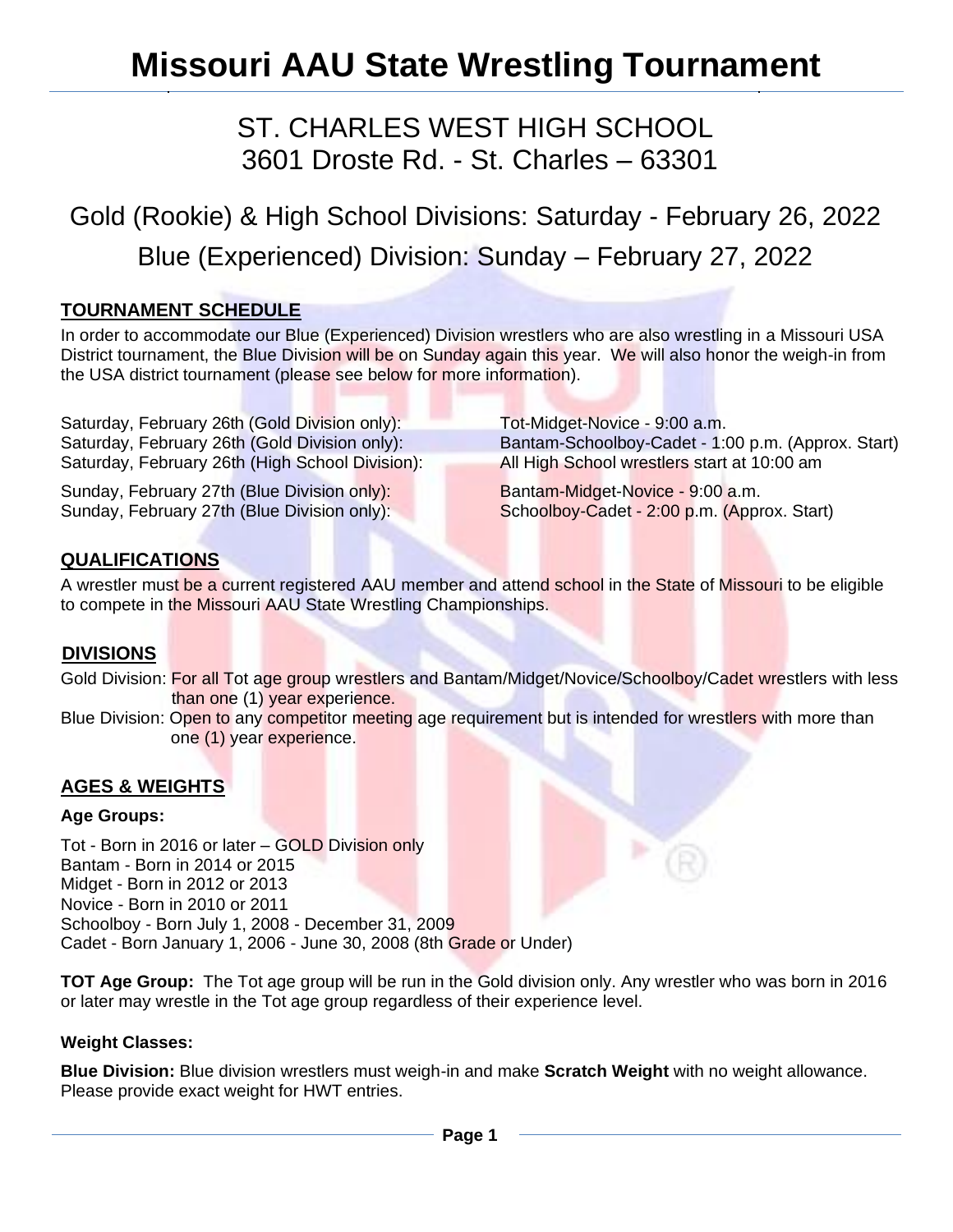# **Missouri AAU State Wrestling Tournament**

**Gold Division:** Gold division wrestlers must weigh-in and will be moved to the next weight class if they do not make scratch weight for the weight class that they registered. Please provide exact weight for HWT.

**Tot (Gold Division Only):** 35, 40, 45, 50, 55, HWT **Bantam:** 40, 45, 50, 55, 60, 65, 70, HWT **Midget**: 50, 55, 60, 65, 70, 75, 80, 85, 92, 100, 112, 125, HWT **Novice**: 55, 60, 65, 70, 75, 80, 85, 90, 95, 100, 108, 119, 132, 148, HWT **Schoolboy**: 65, 70, 75, 80, 85, 90, 95, 100, 105, 112, 119, 125, 130, 135, 140, 145, 152, 160, 171, 189, HWT **Cadet**: 88, 95, 103, 112, 119, 125, 130, 135, 140, 145, 152, 160, 171, 189, HWT

**High School Division:** Wrestlers must weigh-in and will be given a 3 pound weight allowance.

**High School Weight Classes:** 106, 113, 120, 126, 132, 138, 145, 152, 160, 170, 182, 195, 220, HWT

#### **WEIGH-INS**

**USA District Weigh-In**: We will honor the weigh-in for any wrestler who weighed in for one of the 2022 USA District tournaments. Teams who have wrestlers wishing to use their USA district weigh-in must send an email to [MissouriAAUState@gmail.com](mailto:MissouriAAUState@gmail.com) and include the following for all wrestlers who wish to use their USA District weigh-in: Name, AAU Age Division, AAU Weight class, USA Weight class. Please send 1 email per Club. The weigh-in information – including exact weight the wrestler weighed-in at - must also be sent to us from the official USA District tournament host before the close of weigh-ins for the wrestler's respective division in this AAU State tournament. Any wrestler who fails to inform us they wish to use their USA District weigh-in or who we do not receive an official weigh-in for from the host of the USA District tournament will be required to weighin at this AAU State tournament or will be scratched from the tournament.

#### **(Blue, Gold & High School Divisions)**

#### **St Charles West High School – 3601 Droste Rd – St Charles MO 63301**

- Friday, February 25th 6:00 p.m. 8:00 p.m. Blue & Gold Division only / All Age Groups
- Saturday, February 26th 7:00 a.m. 8:00 a.m. Gold Division only: Tot-Midget-Novice
- Saturday, February 26th 8:00 a.m. 9:00 a.m. All High School Division Wrestlers
- Saturday, February 26th 11:00 a.m. 12:00 p.m. Gold Division only: Bantam-Schoolboy-Cadet
- Sunday, February 27th 7:00 a.m. 8:00 a.m. Blue Division only: Bantam-Midget-Novice
- Sunday, February 27th 12:00 p.m. 1:00 p.m. Blue Division only: Schoolboy-Cadet

All Blue division wrestlers are required to weigh-in in a singlet and must make **Scratch Weight**. All Gold division wrestlers are required to weigh-in in a single and will be moved to the next weight class if they do not make scratch weight for the weight class that they registered. All High School division wrestlers are required to weigh-in in a singlet and will be given a 3 pound weight allowance. There will be no early or late weigh-ins and no changing weight classes.

#### **SEEDING MEETING**

The Blue division seeding meeting will be held on **Wednesday, February 23, 2022 from 7:00 - 8:30 p.m.** at **St. Charles West High School, 3601 Droste Rd., St. Charles - 63301**

The Gold division will be randomly drawn into brackets, not seeded.

The High School division will be randomly drawn into brackets, not seeded.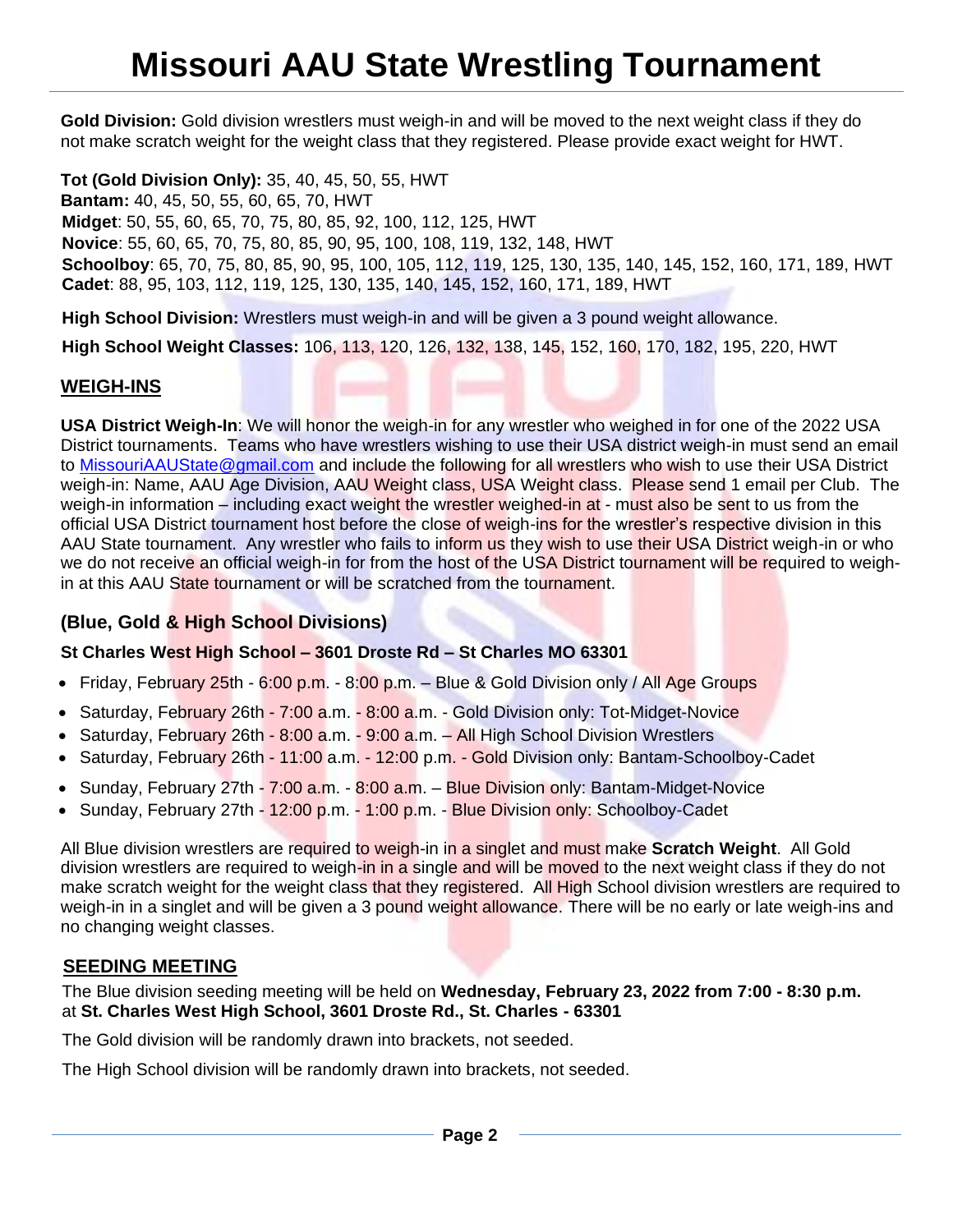# **Missouri AAU State Wrestling Tournament**

# **REGISTRATION & ENTRY FEES**

Online registration only @ [www.trackwrestling.com](http://www.trackwrestling.com/)

TrackWrestling tournament names: Missouri AAU State - Blue Division Missouri AAU State - Gold & High School

Deadline for entries is **Monday, February 21, 2022**

**Individual Entries:** The entry fee for individual entries is \$32 per wrestler and must be paid online during registration. Individual entries will wrestle unattached.

**Team Entries:** The entry fee for team entries is \$32 per wrestler and may be paid online during registration or paid with **ONE** Venmo for the entire club to Grace Rymer @warrior-wrestling. You MUST include the Club name and the # of wrestlers you are paying for on the Venmo payment.



Payment must be received prior to the start of the Seeding meeting on Wednesday, February 23.

# **ADMISSION**

Admission is free for all spectators.

## **AWARDS**

Gold Division & High School: Medals to top 6 wrestlers.

Blue Division: Plaque to the Champion and medals for 2<sup>nd</sup> – 6<sup>th</sup>.

Blue Division: Plaque for "Most Falls by Champion" in each age group. Tiebreaker will be determined by the shortest combined time. Plaques for top 3 team finishes. See below for team scoring....

# **TEAM SCORING**

Blue Division team scores are based on the top 6 places in each bracket.

6 points for 1st, 5 points for 2nd...., 1 point for 6th

## **RULES**

Double elimination, MSHSAA (Folk Style) match rules will apply. Length of bouts for Tot, Bantam, Midget, Novice (1-1-1). Schoolboy, Cadet, and High School (2-1-1). Only AAU certified wrestling coaches allowed on mats. **Spectators must remain in the stands**.

## **ADDITIONAL INFORMATION**

Grace Rymer - [MissouriAAUState@gmail.com](mailto:MissouriAAUState@gmail.com) or (618)670-8564